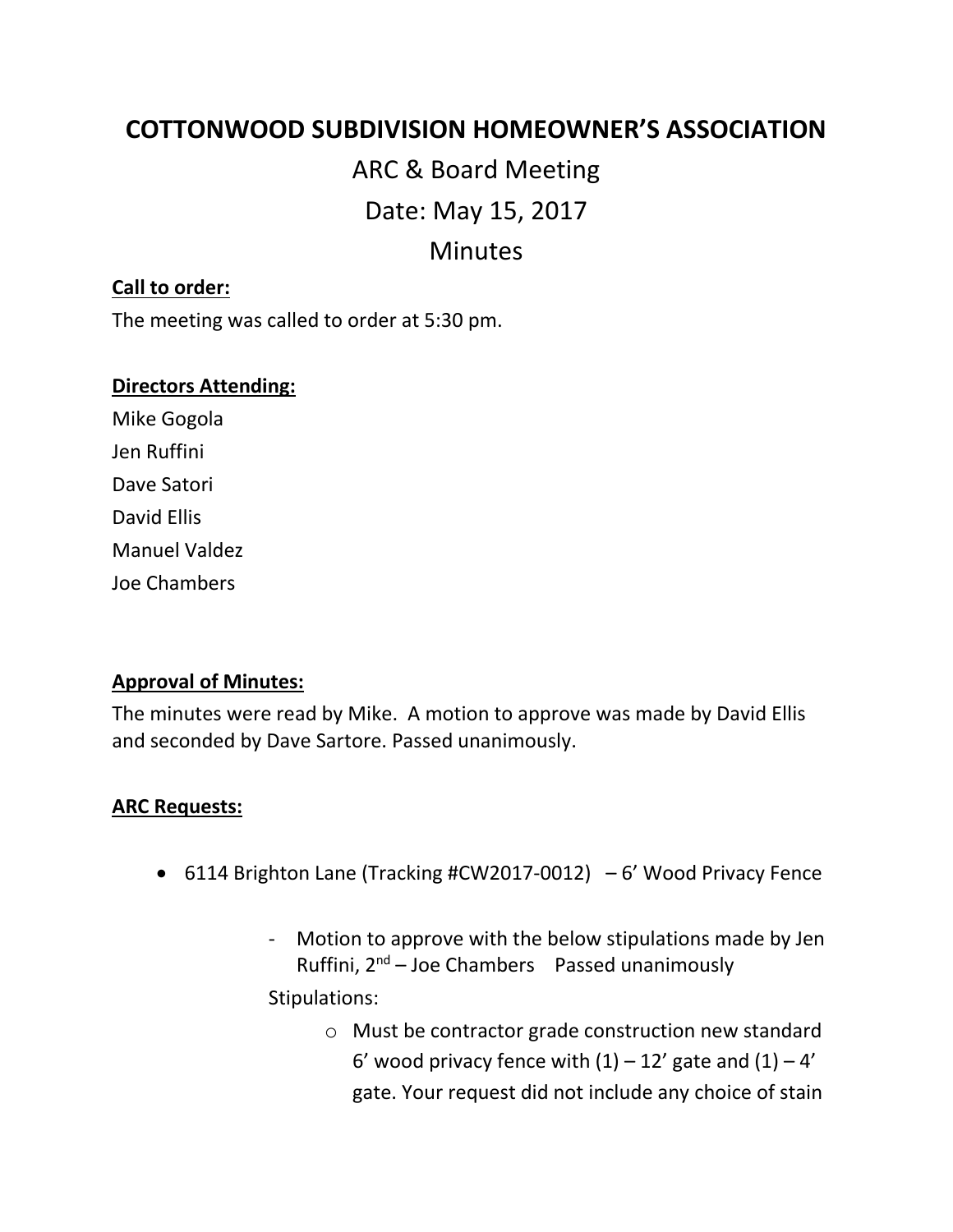or decorative details; therefore, none were approved. The style of fence was also not designated. You may install either a board on board, shadow box or solid board style fence. All exterior hardware must be in good taste and neutral tones.

- 6178 Brighton Lane (Tracking # CW2017-0013) 6' Wood privacy Fence and 10 x 12 Shed
	- Motion to approve with the following stipulations made by Joe Chambers, 2nd by Jen Ruffini. Approved unanimously.
	- $\circ$  Fence Must be contractor grade construction new standard 6' wood privacy fence with (1) - 12 foot gate and (1) - 4 foot gate. Your request did not include any choice of stain or decorative details therefore, none were approved. The style of fence was also not designated. You may install either a board on board, shadow box or solid board style fence. All exterior hardware must be in good taste and neutral tones.
	- $\circ$  Shed Must be contractor grade construction with all new materials. Construction shall be of brick or "hardiboard" siding and the roof constructed utilizing fiberglass shingles. The building shall be of a color and quality comparable to the main house and the color approved by the ARC was medium to dark brown. No metal shall be permitted. The total area shall not exceed 400 sq. feet and shall be located no closer than five (5) feet from the side and rear property lines and 20' from the rear of the home. No building or design shall violate the ordinances of Santa Rosa County. No more than one (1) outbuilding shall be allowed. No plumbing shall be connected or provided within this structure.

#### **Business:**

**1.** David Ellis talked with our property management group concerning being able to create a online fillable ARC form on our website. Mike spoke with them last year but no further information was given. David is waiting on them to give us a price to make this change.